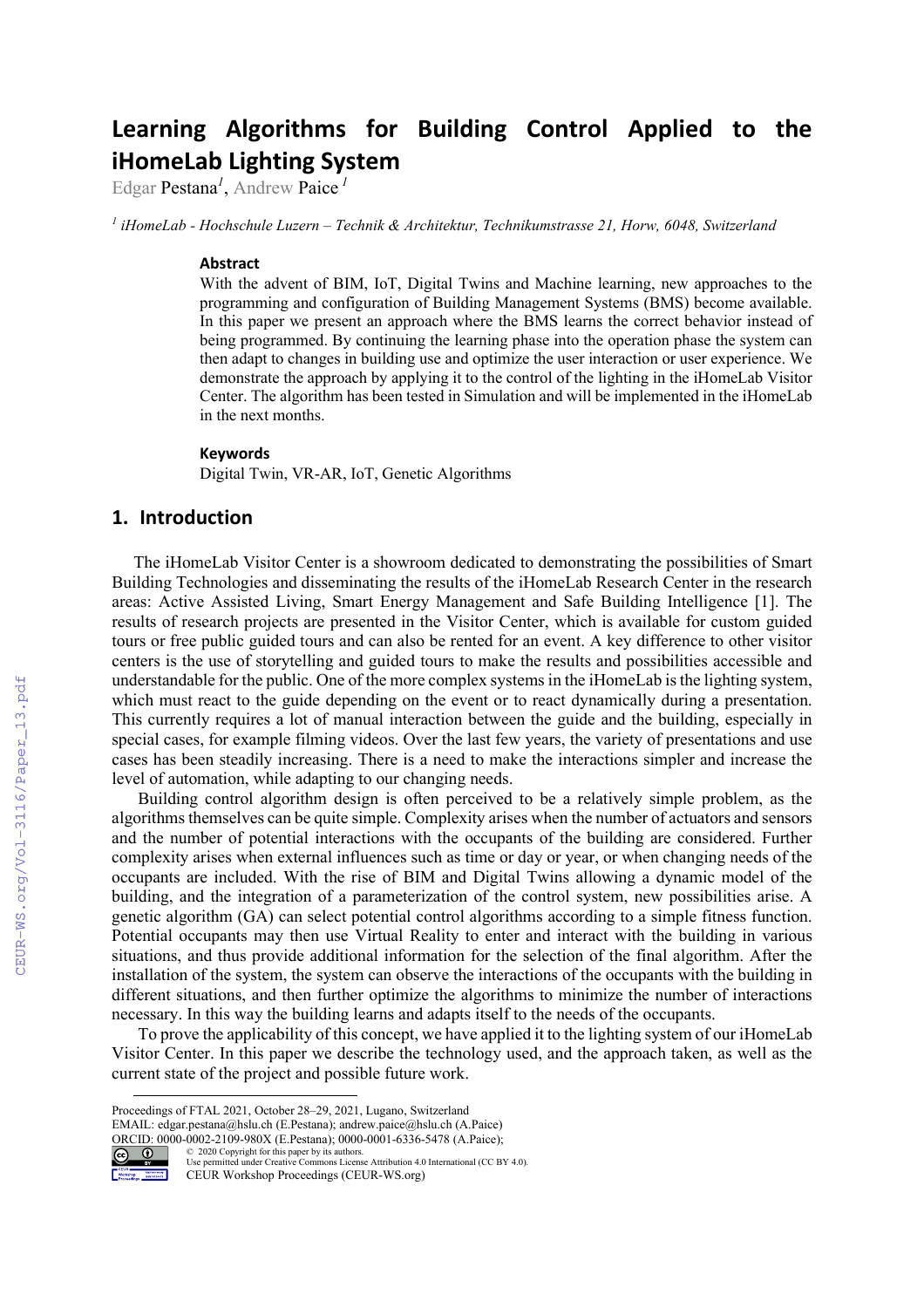### **2. Technology & State of The Art**

#### **2.1. Digital Twins**

The first Digital Twin (DT) concept was presented by Grieves in 2002 [2] and was initially called "Conceptual Ideal for PLM (Product Lifecycle Management)". The core elements of the DT concept were present: Real Space (RS), Virtual Space (VS), the link for data flow from real space to virtual space, the link for information flow from virtual space to real space and virtual sub-spaces. The term Digital Twin was first introduced in 2010 by NASA in the publication of its technology roadmap [3]. Here a DT was described as an integrated multi-physics, multiscale simulation of a vehicle or system that uses the best available physical models, sensor up-dates, fleet history, etc., to mirror the life of its corresponding physical twin. Later in 2014, Grieves published a whitepaper [4] presenting developments of the concept after 10 years of its presentation. In this paper he states that the evolution in the field of lightweight 3d models, in that decade, made it possible to model products with the required geometry, characteristics and attributes and containing only the necessary details. Thus, enabling users to view and simulate complex models with acceptable computational cost. On the other hand, he identified the fact that the connection between the RS and the VS was still not satisfactory as the main reason why the concept of Digital Twin was not more widespread. Only after being able to establish this connection in real-time would users be able to benefit from the advantages of the DT concept. According to Grieves the DT would then be able to support three of the most powerful tools of human engineering:

• Conceptualization - DT allows a direct visualization of the information in the model. Eliminating the counterproductive mental process of decreasing the information and translating it from visual information to symbolic information and back to visually conceptual information.

• Comparison - The real-time connection enables to compare the desired result and the actual, determine a difference and decide how to eliminate or reduce it.

• Collaboration – The possibility to have this VS that reflects the RS in real-time allows to have a common visualization of the RS regardless of where it is in the world.

#### **2.2. Digital Twins and IoT Integration**

The term "Internet of Thing" (IoT) was introduced by Ashon in 1999 [5]. Ashon had the idea to implement the Radio Frequency Identification (RFID) technology in the supply chain of P&G and connect its data with internet. This established the concept of an object ("thing") oriented architecture with services implemented based on the data made available. In the same year, Message Queuing Telemetry Transport (MQTT) was invented by Stanford-Clark and Nipper [6]. MQTT is a lightweight network protocol, that enables to publish-subscribe messages between devices that enables an IoT architecture. This was further standardized in 2009, when a group of researchers from more than 20 large industrial companies joined in Germany to create the IoT Architecture project (IoTA) [7]. The project was implemented between the years 2010 and 2013 and resulted in proposals the creation of an architectural reference model together with the definition of an initial set of key building blocks [8].

The IoT and the IoT-A provided, the first steps were taken to create the desired connection between RS and VS mentioned above. Recently with the advent of the PaaS (Platform as a service), many cloud providers such as AWS, Google IoT, Microsoft Azure and IBM have provided the infrastructure to ease linking of IoT and Digital Twins.

#### **2.3. BIM – Digital Twins for Buildings**

Building Information Model (BIM) has become a fundamental aspect in the architecture, engineering, and construction (AEC) industry. As a 3d model of a building a BIM file contains it the geometry information as every important semantic information of the building elements [9]. BIM-based framework had been developed to integrate the model during the different execution phases of a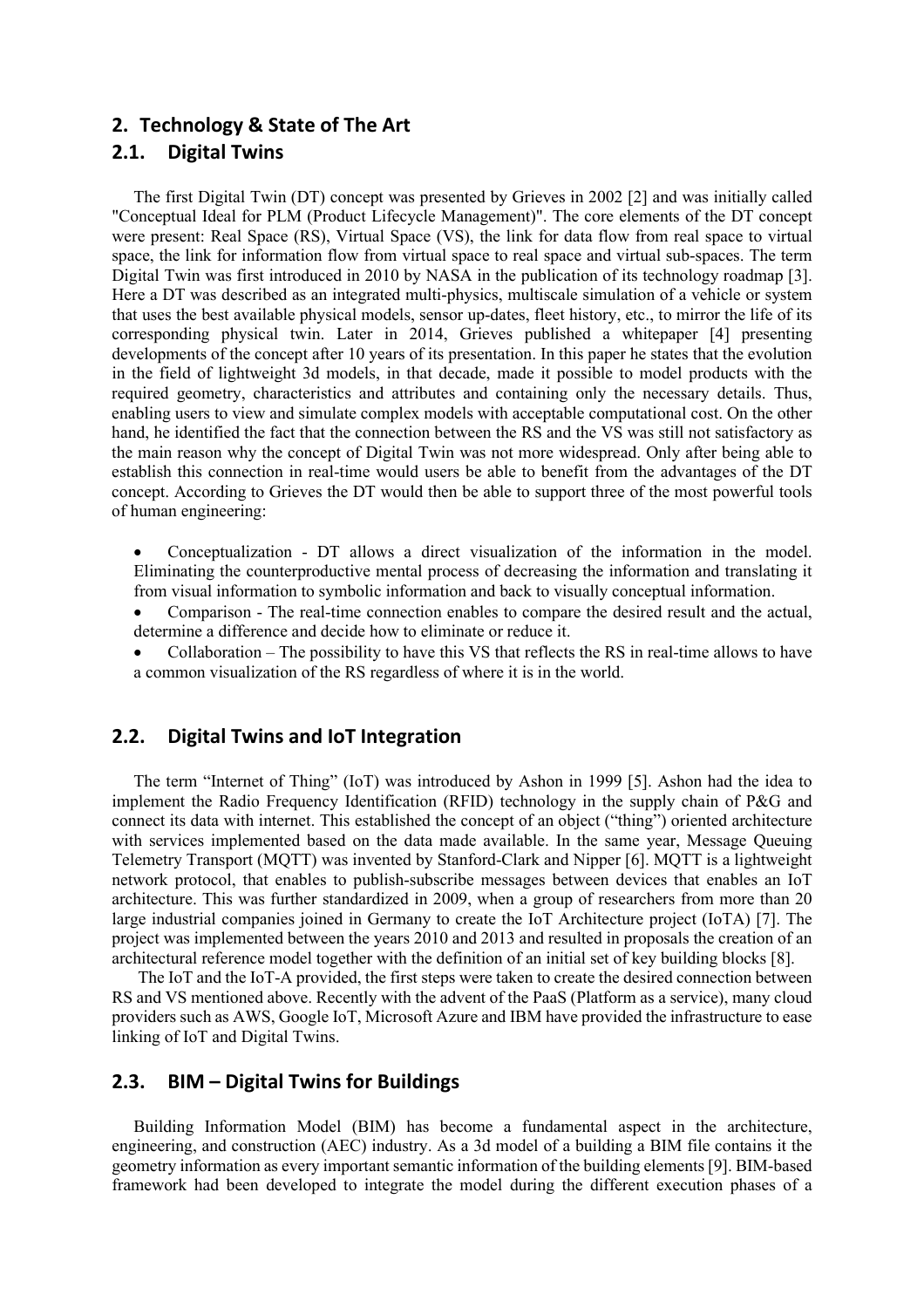construction project [10]. During the preliminary design phase, the model is used to create Building energy performance simulations (BEPS) [11]. Taking advantage of the fact that BIM models are granted parametrically, processes based in Algorithm Aided Design (AAD) can be implemented in the detailed design phase [12]. In the construction phase the model can be incorporate with Augmented Reality (AR) and indoor positioning [13] to monitor works on site, inspect and ensure the quality of execution. The use of a well elaborated model in the subsequent phases supports the task of making commissioning fast and effective. In addition, many equipment manufacturers have developed AR applications that assist the equipment startup operations [14]. The parameters stored in the BIM models can also be used to automatically define set points and operating schedules of the different spaces, allowing a quicker and accurate configuration of the BMS (Building Management System) [15]. Finally, all system test and commissioning reports can be attached to the model. In this way, the BIM model would be able to replace the technical compilation usually delivered in the project's handover and be used later by the Facility Management Team [16]. During the operation phase, the use of BIM models and IoT (Internet of Things) enables the visualization of the building system information (temperature, humidity and pressure sensors, lighting, system errors, etc.) in real time – Digital Twin. [17]

#### **2.4. Learning Algorithms for Building Control**

In recent years, the combination of BIM and IoT-PaaS (Platform as a Service) has opened the field of applying learning algorithms for building control. In particular, the research done in [18] is worth mentioning. In this project the authors used a physical testing apparatus linked to both a digital simulation and analysis environment to develop an Intelligent Adaptive Control (IAC) framework that uses machine learning to integrate responsive passive conditioning at the envelope (adaptive facades) into the building's overall environmental control system.

Applying Machine Learning and adaptive control to building automation systems (BMS) is an approach that has already been followed in multiple research papers [19,20,21,22], and that some BMS companies already commercialize in their solutions. For example, Siemens Building Technologies [23] ensures that the Adaptive Control capability provides more efficient, robust, fast, and stable control compared to traditional PID control. Adaptive Control automatically adjusts to fluctuations in mechanical systems, loads, and seasonal changes to deliver superior performance in variable environments. Resulting in energy savings, increased component life expectancy and improved occupant comfort.

In Switzerland since 2013, a Block Research Group is developing the project HiLo [24] on the topmost platform of NEST, novel structural solutions are being studied for the building envelope of which we would like to highlight is the Adaptive Solar Façade (ASF) is a dynamic façade of thin-film photovoltaic modules with soft, pneumatic actuators for solar tracking and daylight control. The modules are controlled based on sensors as well as on input by the inhabitants. Adaptive learning algorithms facilitate the continuous improvement of the behavior and thus the adaptation of the modules to their users and the environment.

Although the technology used by BMS companies is well established, in this paper we propose a novel approach. Instead of using the error signals to adapt the control strategy, the system abstracts the relevant information from input data and redefines the design parameters. This approach is applicable to switching based systems with strong human interaction, such as the lighting systems, and not just to the control of environmental systems.

#### **2.5. Learning Algorithms for Building Control**

The Genetic Algorithm is an adaptive heuristic approach to Machine Learning. It belongs to the class of Evolutionary Algorithms. Based on a parameterization of the solution space, candidates are evaluated based on a fitness function, and then the best are recombined in the following generation. The population size is preserved throughout each generation. The new generation is created by recombination of the parameterized potential solutions, in some cases this is modified with random changes. After a set number of generations, the best solution according to the fitness function is chosen as the solution. See for example [25] for an accessible introduction. The concept of applying genetic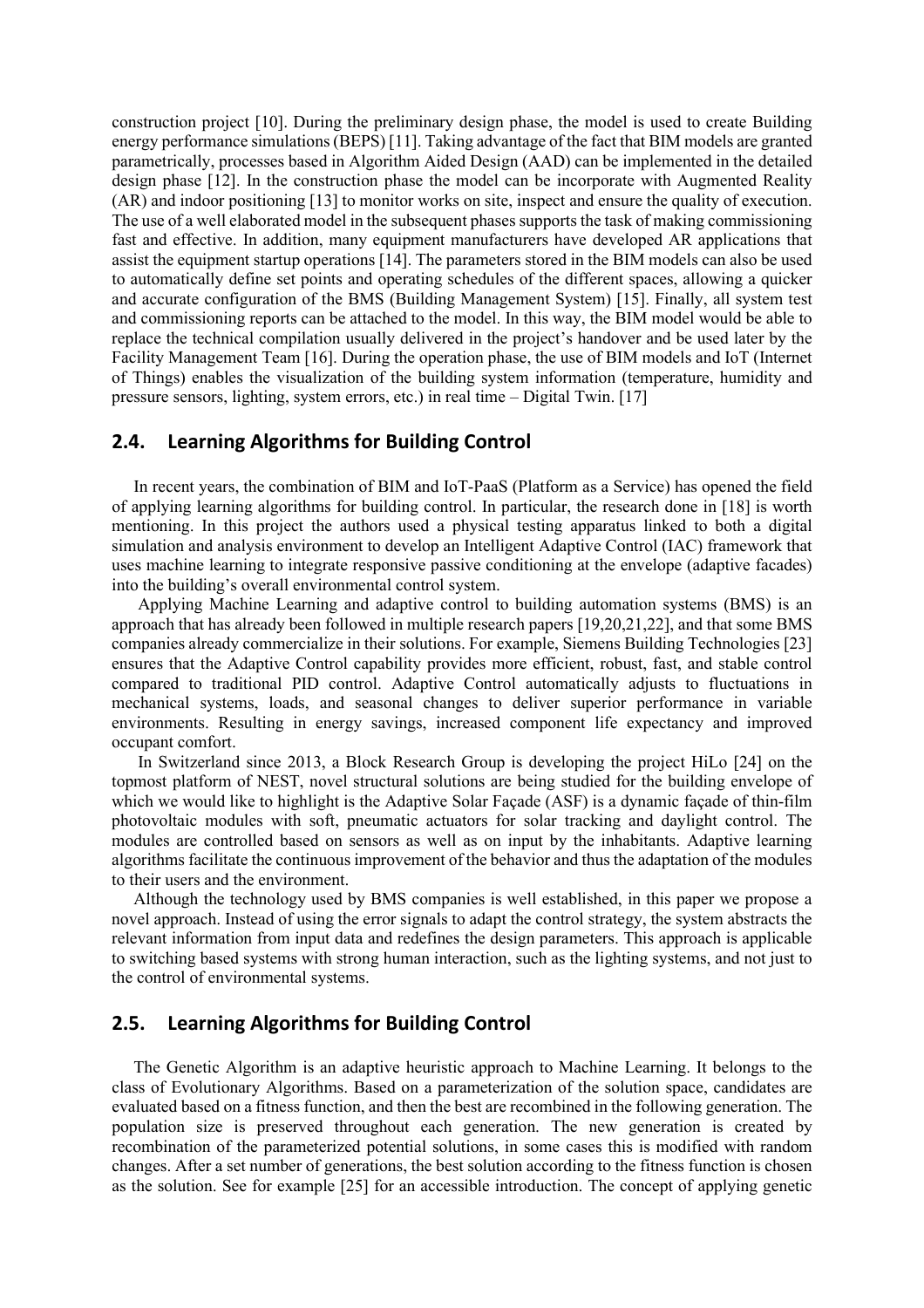algorithms for design optimization has been explored in the past, see for example [26], and has been applied to lighting control [27]. However, these applications were aimed at optimizing power consumption, and were not aimed at optimizing the user experience, as developed in this paper.

# **3. Lighting Control of the iHomeLab 3.1. Digital Twin of iHomeLab**

The iHomeLab Digital Twin project aims to explore new infrastructure technologies using the iHomeLab as a use case. For this propose, in the beginning of the project a BIM model was developed to serve as a basis for the remaining fields of application (Figure 1).



**Figure 1**: Digital Twin of iHomeLab

Using this model, two other use-cases were explored. The investigation of a Virtual or Augmented Reality experience of the iHomeLab (Figure 2)



**Figure 2**: Virtual (left) and Augmented Reality (right) in the iHomeLab Digital Twin

The toolchain architecture established in the project is shown in Figure 3. The iHomeLab sensors are connected to a KNX network using a Raspberry-Pi as an IoT Gateway. We chose AWS IoT as a IoT cloud service that receives the MQTT messages and enables representation in the BIM model, which is imported to Amazon Sumerian. Amazon Sumerian is a service from AWS that allows the creation and execution of 3D, Augmented Reality (AR) and Virtual Reality (VR) applications.



**Figure 3**: Toolchain Architecture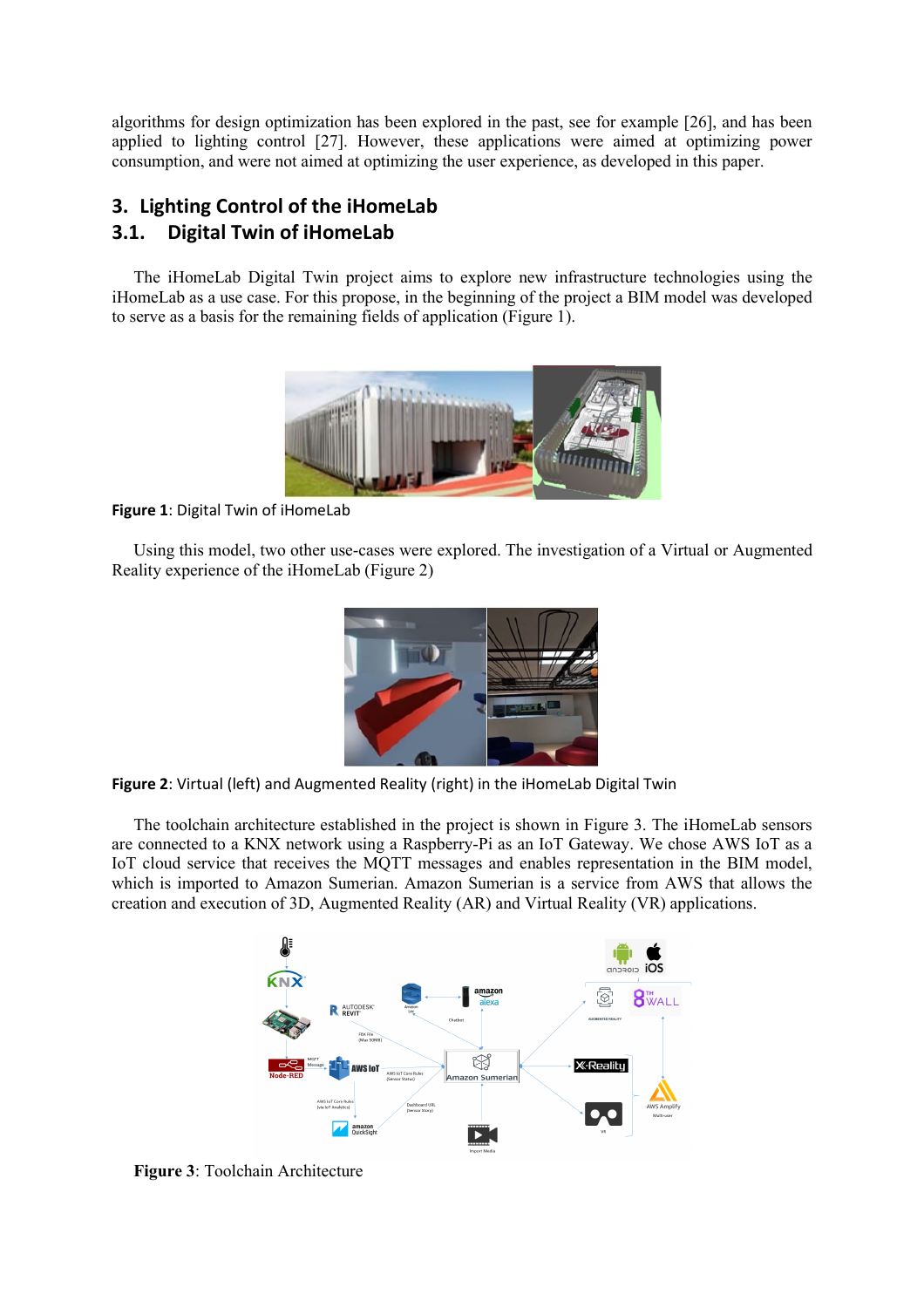# **3.2. Lighting Control Concept**

As presented in Sections 1 and 3 the iHomeLab Visitor Center is used for different types of events. All the events are scheduled in the iHomeLab Calendar, each event contains the following information (Main Variables):

- Type of event, which determines the sub-events
- Name of the guide
- Number of people participating in the event
- Date  $&$  Time of the day and duration of the event.

In an iHomeLab event the guide triggers the start of a sub-event, the switching control then consists of a series of Lighting Status Signals (LSS). Each LSS consists of a timestamp, a light designation, and the new status – on/off, color and intensity. The main variables influence the specific sequencing and choice of LSSs. These control rules were defined based on the experience and intuition of the guides.

Although the LSS are predefined to perform automatically during the event and its sub-events, manual interactions can be introduced by the person who conducts the event. These changes are performed using a mobile app to communicate with the BMS System. Manual interventions are stored as additional LSSs for that event. The system filters the pre-programmed LSSs to ensure they do not contradict the manual interactions. LSSs that are not executed are effectively replaced by the manual LSS in the event record. All the data of an event is stored in an IoT cloud Database via MQTT messages. The objective of the learning algorithm is to analyze the data and explicitly redefine the control parameters to minimize the number of manual changes during an event. This is done by calculating the difference between the pre-programmed lighting sequence and the actual lighting sequence as the objective for the fitness function in the genetic algorithm. The algorithm can used in 3 phases of the operation of the lighting system of the iHomeLab:

1. Design Phase: When creating a new event type, the user interacts with the algorithm in virtual reality to evaluate and possibly modify the interaction.

2. Pre-Event Check: The Guide has the option of checking the lighting interactions and modifying the settings before an event.

3. Post-Event Learning: The system automatically reviews the interactions and determines whether the settings need to be adjusted (learning step).

In the Design Phase and the operation of the iHomeLab, a database of LSS-Sequence-Pairs is created. Each pair consists of the planned and actual LSS sequences. The elements of the genetic algorithm are then:

- Fitness: The difference between the actual and planned LSS sequences
- Population: The set of individuals
- Individual: The set of LSSi-vectors, one for each type of subevent (i)
- History Storage of the new population DATA for each Generation (n):
	- New LSSi,n from sub-event preprogrammed sequences
	- New LSSi,nVR from sub-event VR scene inputs
	- New LSSi,nDT from sub-event DT scene inputs
	- New LSSi, nRE from sub-event Real Event manual inputs

Evaluation: In each generation the algorithm calculates the difference  $\Delta$  between the preprogrammed values LSSi and the other input vectors LSSi,nVR, LSSi,nDT and LSSi,nRE. The inputs from the different categories of events are weighted to assign a greater degree of importance to the data collected in the following order VR, DT, RE. The fitness functions are composed by the sum of all the three weighted Δs.

• Evolution (between generations): The optimization algorithm minimizes the fitness function by evolving each LSSi,n. The algorithm will use all the previous generation data to improve the event lighting settings. The result of the evolve phase is a new definition for each set of LSSi, n+1 that will be considered as the new preprogrammed sequences to use in the next generation. Figure 4 presents the overall concept diagram.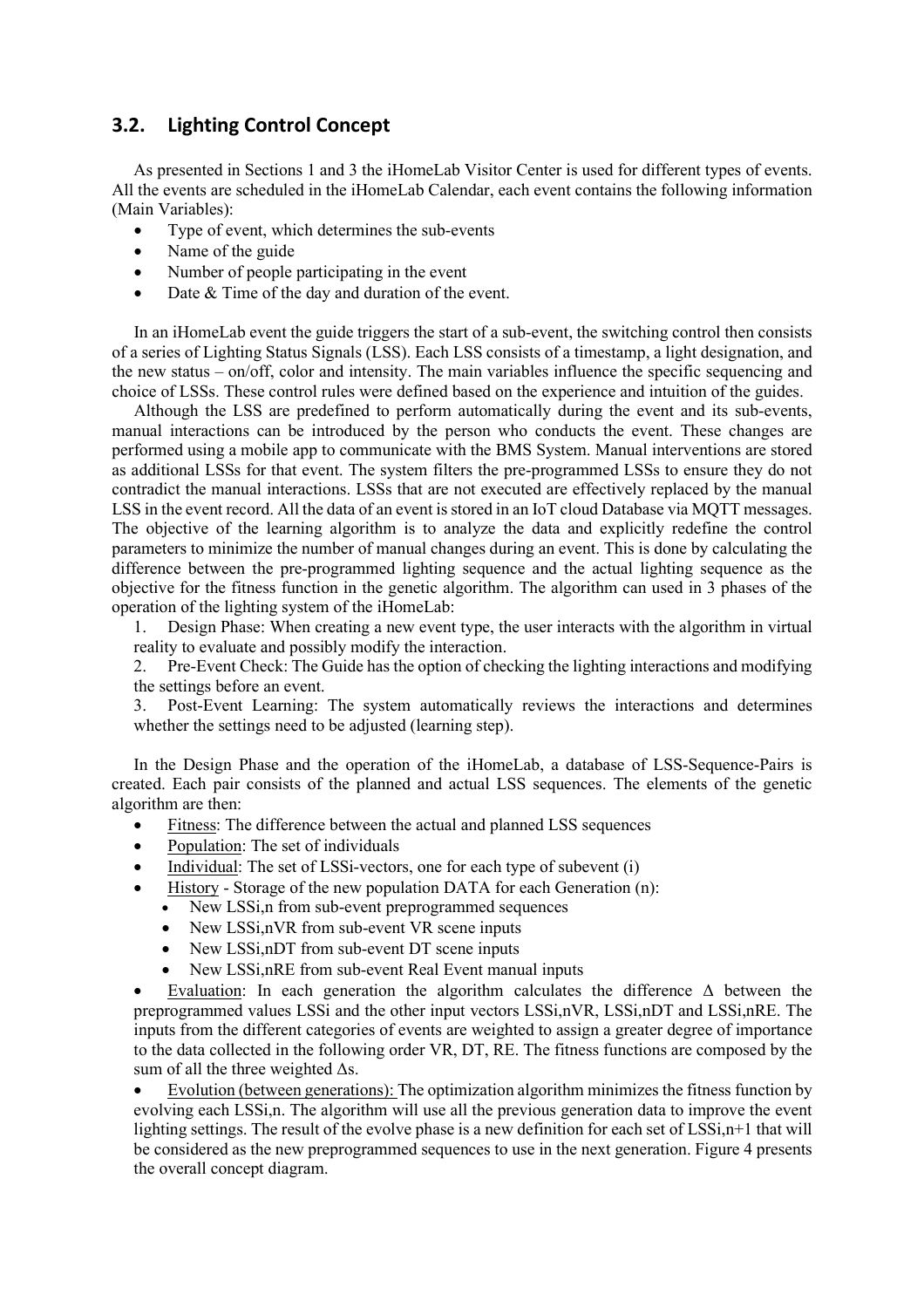

**Figure 4**: Concept Diagram

In this research project, we apply the algorithm in two use cases for the Visitor Center. Firstly, for the presentation of research projects to the public by a guide. And secondly, for events where the VC is rented and used according to the organizer's needs. Both cases are described in detail in the following sections.

#### **3.3. Genetic Algorithm Use Case 1 - Guided Tours**

During the guided visits to the IHL VC, several research projects are presented through iterative demonstrations. Each demonstration was designed to convey the project's key results and is accompanied by a different LSS sequence. The LSSs are predefined in the BMS, however the actuation time of each set can be manually controlled by the guide. Before a guided tour, the LSSs are selected based on the number of people attending the demonstration. The GA can then use the difference between the planned LSSs and the actual LSSs to adapt the LSSs for the tour. This is done in the learning phase using VR, and then in the operation phase using DT and the reality. Therefore, the GA enables learning during operation of the Visitor Center. Figure 6 shows the pseudo code for the GA implementation for this use case.

## **3.4. Genetic Algorithm Use Case 2 – Events**

The second use-case developed is applicable in situations where the IHL VC is rented for events. In these cases, there are no exhibition demonstrations in which the lighting environment was previously designed to convey the intended message. In this way, the event organizer has the possibility to choose the lights he wants to turn on as well as their color and intensity during the different activities of the event. Generally, these types of events include as main activities a welcome session, an introductory lecture, a presentation or a video and a question-and-answer session. In many cases, they are followed by a break and an Apéro. Each activity needs adjustments in the lighting conditions of the space. Since the time that each activity lasts depends largely on the organizer that is using the space, unlike the previous study case, in this case we do not intend to control the timing of the transition between LSS, but rather to predefine in a generative way the lighting settings for each type of event. To this end, a LSS for each lighting equipment will be predefined according to the type of activity. During the event, information on manual changes (in VR, DT, and reality) implemented for the different activities by the event organizer will be collected, as well as general feedback from participants through an IoT feedback button, with these inputs a satisfaction value of the lighting definitions for each activity will be calculated. This is then used for the GA in learning the better settings. Figure 6 describes the pseudo code used in the GA implementation for this use case.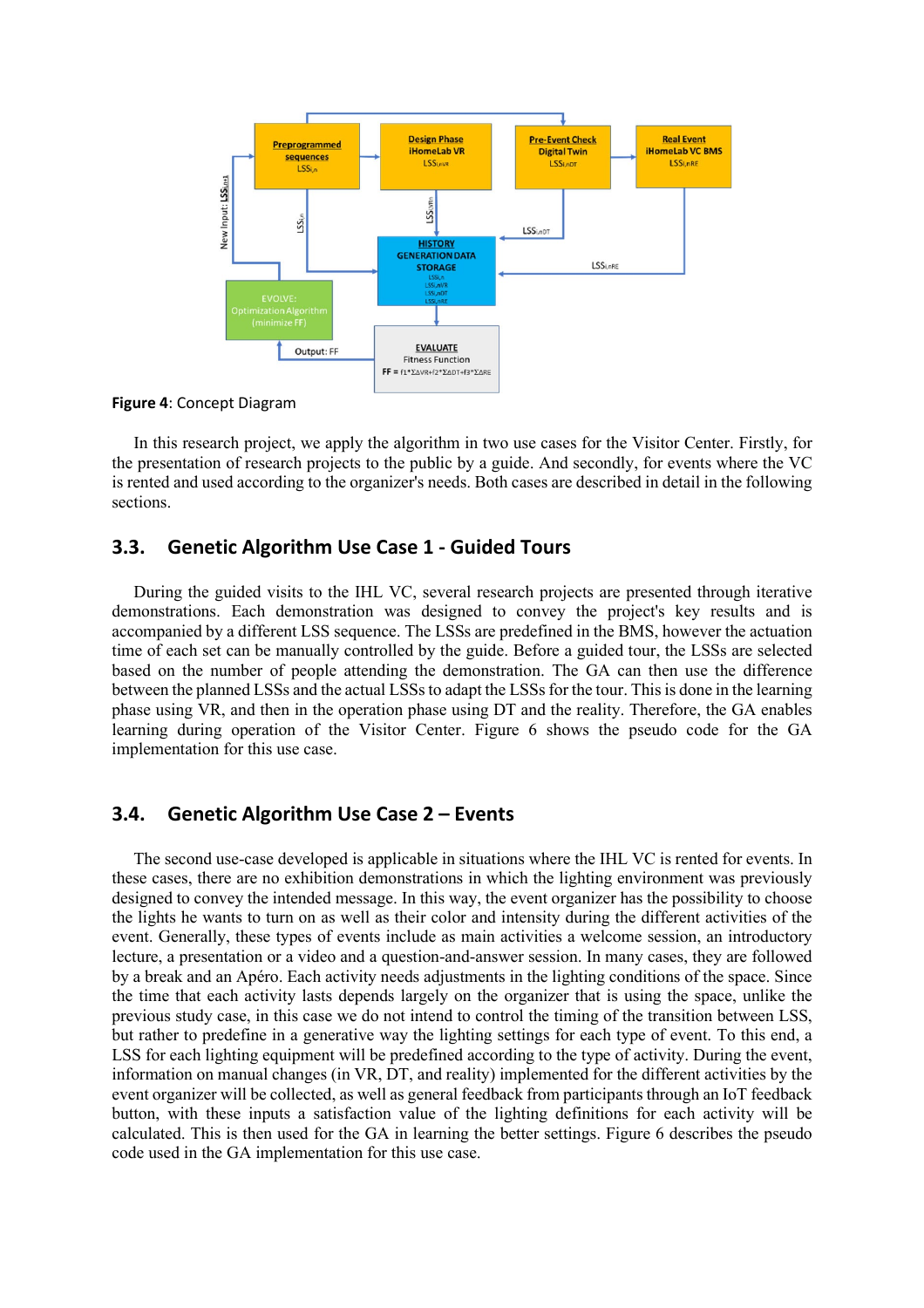```
FOR Number of Generations
  FOR each Virtual Event VR
      FOR each Predefined Event PD
        IF VR.NumberPeople=PD.NumberPeople, THEN
            FOR each VR.ActionTime
              Δ.VR.PD= ABS (PD.Action.Time - VR.Action.Time)
              ADD Δ.VR.PD to Δs.VR.PD
             FND FOR
          END IF
      FND FOR
   END FOR
  FOR each Real Event RE
      FOR each Predefined Event PD
        IF RE.NumberPeople=PD.NumberPeople. THEN
            FOR each E.ActionTime
              Δ.E.PD= ABS (PD.Action.Time - RE.Action.Time)
              ADD Δ.RE.PD to Δs.RE.PD
            END FOR
        FND IF
      END FOR
  END FOR
  FOR each PD
      FitnessFunction = \Deltas.RE.PD+ \Deltas.VR.PD
      ADD PD and FitnessFunction to RankedPD
  END FOR
  SORT RankedPD Low to High
  IF RankedPD[0].FitnessFunction = 0
     Break
  ELIF RankedPDI01 = RankedPD LastGeneration
     Break
  ENDIF
  RankedPD LastGeneration = RankedPD[0]
  BestRankedPD = RankedPD [0,10]
  FOR Generative Study Number of Population
      NewPD = Function (MUTATE BestRankedPD.Action.Time,
      CROSSOVER BestRankedPD.Action.Time)
     ADD NewPD to PD
  END FOR
END FOR
```

```
FOR each event E
 E.SatisfactionValue=0
 FOR each Virtual Event VR
   FOR each LSS in Real event RE
    IF VR.LSS=!PD.LSS, THEN
      E.SatisfactionValue = E.SatisfactionValue - 0.5ELIF RE.LSS=!PD.LSS, THEN
     E.SatisfactionValue = E.SatisfactionValue - 1
    END IF
    F LSS UserFeedback = GET IoT Users Feedback for each LSS (0 to 5)
    E.SatisfactionValue = E.SatisfactionValue + E.LSS.UserFeedback
    ADD (PD.LSS, E.SatisfactionValue) to RankedPD
   END FOR
 END FOR
END FOR
SORT RankedPD by E.SatisfactionValue
IF RankedPD[0]. E.SatisfactionValue = 5
PD= RankedPD[0]
ELIF
 FOR Each RankedPD[0].LSS
   rand = a random number between 1 and 1.1
   RankedPD[0].LSS= RankedPD[0].LSS+ RankedPD[0].LSS*Rand
   PD = RankedPD[0]
```
**Figure 6**: Pseudo Code Use Case 1 (left) and Use Case 2 (right)

#### **4. Implementation and Results**

To verify the applicability of the algorithm presented above, the pseudo-code was implemented in Python. It was necessary to generate scenarios for hypothetical events, with simulated sets having been defined with different performance times for the different actions and number of people present at the event. The algorithm proved to be able to evaluate all the predefined (PD) solutions for each simulated event (Real and VR) and ranked each PD Set. The ranking was done in accordance with the fitness function value (FFV), that presents the sum of the difference of the actuation times of each PD Set and all the simulated events. A set with a lower FFV get a higher Rank. Then the PD 10 highest ranked sets are selected and used to create the next generation. To create the new generation the previews sets were changed using a mutation and crossover function. The number of new PD Sets are defined in accordance with the generative study population. To test the algorithm, different population sizes for the generative study were used (10, 50, 100, 250, 500 and 1000 individuals). The results are presented in table 1.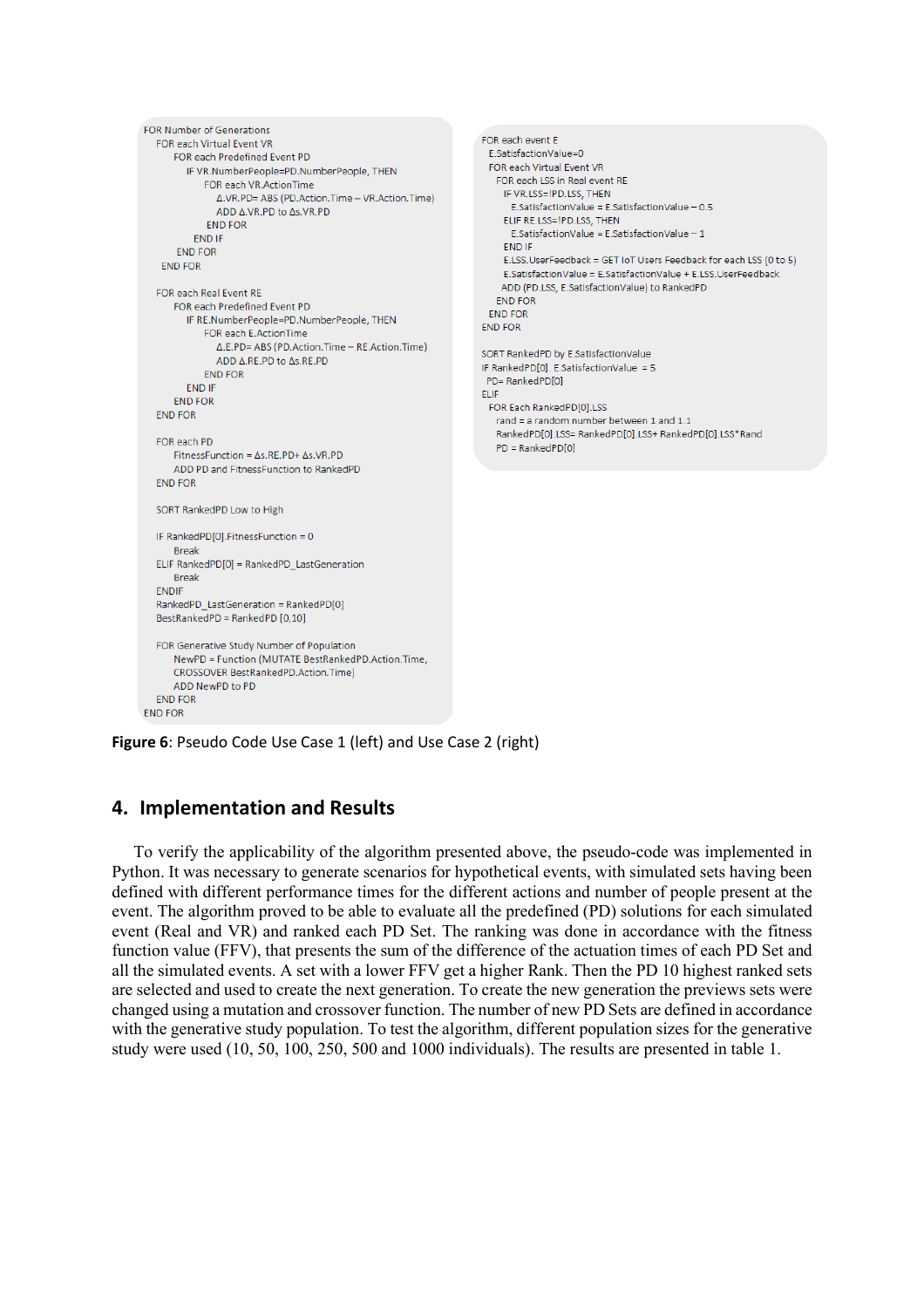**Table 1** Use Case 1 Results

|           | 10 Individuals                |                                                 |                  | 50 Individuals             |                                                    |                  | 100 Individuals                |                                       |                         | 250 Individuals            |                                                   |                  | 500 Individuals                           |                              |                         | 1000 Individuals                   |                              |                             |
|-----------|-------------------------------|-------------------------------------------------|------------------|----------------------------|----------------------------------------------------|------------------|--------------------------------|---------------------------------------|-------------------------|----------------------------|---------------------------------------------------|------------------|-------------------------------------------|------------------------------|-------------------------|------------------------------------|------------------------------|-----------------------------|
| ċ<br>Test | S<br>Generation<br>ኄ<br>Numbe | ë<br>Computa<br>$\overline{\mathbf{S}}$<br>Time | Value<br>Fitness | Generations<br>ኄ<br>Number | ⊆<br>Computatio<br>$\overline{\mathbf{z}}$<br>Time | Value<br>Fitness | w<br>Generation<br>৳<br>Number | Computation<br>$\overline{s}$<br>Time | Value<br><b>Fitness</b> | Generations<br>ిర<br>Numbe | c<br>۰<br>÷<br>ω<br>್<br>ت<br>Ω<br>Time<br>۰<br>O | Value<br>Fitness | Generations<br>ኄ<br>mbe<br>$\overline{z}$ | tion<br>Computa<br>5<br>Time | Value<br><b>Fitness</b> | Generations<br>ľъ<br><b>Number</b> | ation<br>Comput<br>s<br>Time | Value<br>s<br><b>Fitnes</b> |
| 1         | 2                             | 1.2                                             | 713.0            | 6                          | 3.6                                                | 669.2            | 8                              | 6.0                                   | 668.0                   | 7                          | 7.7                                               | 668.0            | 6                                         | 9.6                          | 668.0                   | 5                                  | 11.9                         | 668.0                       |
| 2         | 8                             | 4.1                                             | 682.6            | 6                          | 3.7                                                | 670.0            | 9                              | 7.0                                   | 668.0                   | 7                          | 7.6                                               | 668.0            | 7                                         | 12.1                         | 668.0                   | 5                                  | 11.7                         | 668.0                       |
| 3         | 9                             | 4.6                                             | 705.0            | 9                          | 5.6                                                | 668.0            | 5                              | 3.5                                   | 668.5                   | 7                          | 7.6                                               | 668.0            | 5                                         | 7.1                          | 668.0                   | 4                                  | 8.6                          | 668.0                       |
| 4         | $\overline{2}$                | 1.3                                             | 711.2            | 8                          | 4.9                                                | 668.0            | 13                             | 11.4                                  | 668.8                   | 5                          | 4.8                                               | 668.0            | 5                                         | 7.2                          | 668.0                   | 5                                  | 11.8                         | 668.0                       |
| 5         | 7                             | 3.9                                             | 678.9            | 5                          | 3.0                                                | 669.8            | 5                              | 3.5                                   | 668.0                   | 6                          | 6.3                                               | 668.0            | 5                                         | 7.2                          | 668.0                   | 4                                  | 8.8                          | 668.0                       |
| Min       | $\overline{2}$                | 1.2                                             | 678.9            | 5                          | 3.0                                                | 668.0            | 5                              | 3.5                                   | 668.0                   | 5                          | 4.8                                               | 668.0            | 5                                         | 7.1                          | 668.0                   | 4                                  | 8.6                          | 668.0                       |
| Max       | 9                             | 4.6                                             | 713.0            | 9                          | 5.6                                                | 670.0            | 13                             | 11.4                                  | 668.8                   | 7                          | 7.7                                               | 668.0            | 7                                         | 12.1                         | 668.0                   | 5                                  | 11.9                         | 668.0                       |
| Avg       | 5.6                           | 3.0                                             | 698.1            | 6.8                        | 4.2                                                | 669.0            | 8.0                            | 6.3                                   | 668.3                   | 6.4                        | 6.8                                               | 668.0            | 5.6                                       | 8.6                          | 668.0                   | 4.6                                | 10.6                         | 668.0                       |

Based on these results, it is possible to verify that the algorithm finds better solutions when using a population of individuals equal to or greater than 250. We also observe a decrease in the number of generations necessary for the algorithm to converge to the solution as the population of individuals growth. As expected, there is also an increase in computation time with the increase in the number of individuals.

The GA for the second use case has not yet been verified. Due to the lack of previous data that can be used to correctly model the human behavior of visitors, it is more complex to simulate realistic values for feedback from iHomeLab VC visitors, which is required by algorithm to rank the LSS Sets. Therefore, we will verify this algorithm after implementation in the Visitor Center.

## **5. Conclusions & Further Work**

These preliminary results show that it is possible to establish a connection between various technologies (BIM, IoT, Machine Learning) to obtain a final solution (Digital Twin) that allows simulation, adaption, and improvement of the response of a BMS system to the needs of its user. It was also possible to verify the applicability of a genetic algorithm that evaluates predefined sets and optimizes in accordance with the user's expectations. The GA concepts presented in this paper are novel in that they allow the BMS to learn sequences of actions based on VR and Reality, and the adaption is based on user feedback – both direct feedback in Use Case 1, and indirect feedback as in Use Case 2. Further work is necessary to further verify and refine the GA using human interaction on real events. Currently, the project is in the final phase of the IoT connection with the lighting system of the iHomeLab VC. Simultaneously the generative algorithm will be implemented and integrated with the IoT database using a cloud machine learning service. After the complete implementation of the concept, it will be necessary to perform tests through real events of the iHomeLab. The results of the continuous improvement will be analyzed and if it is found to be useful, the same concept can be expanded to elements of the building (e.g. walls, doors, curtains, façade) that have mechanical actuators that allows their movement during the events. **Example 1**<br> **Example 1 Example 1 Example 1 Example 1**<br> **Example 1 Example 1 Example 1 Example 1 Example 1**<br> **Example 1 Example 1 Example 1 Example 1 Example 1**<br> **Example 1 Example 1 Example 1**

#### **6. References**

- [1] [www.iHomeLab.ch](http://www.ihomelab.ch/)
- [2] M. Grieves and J. Vickers "Digital Twin: Mitigating Unpredictable, Undesirable Emergent Behavior in Complex Systems", 2003.
- [3] M. Shafto, M. Conroy, R. Doyle, E. Glaessgen, C. Kemp, J. LeMoigne and L. Wang "Modeling, Simulation, Information Technology & Processing Roadmap Technology Area 11", National